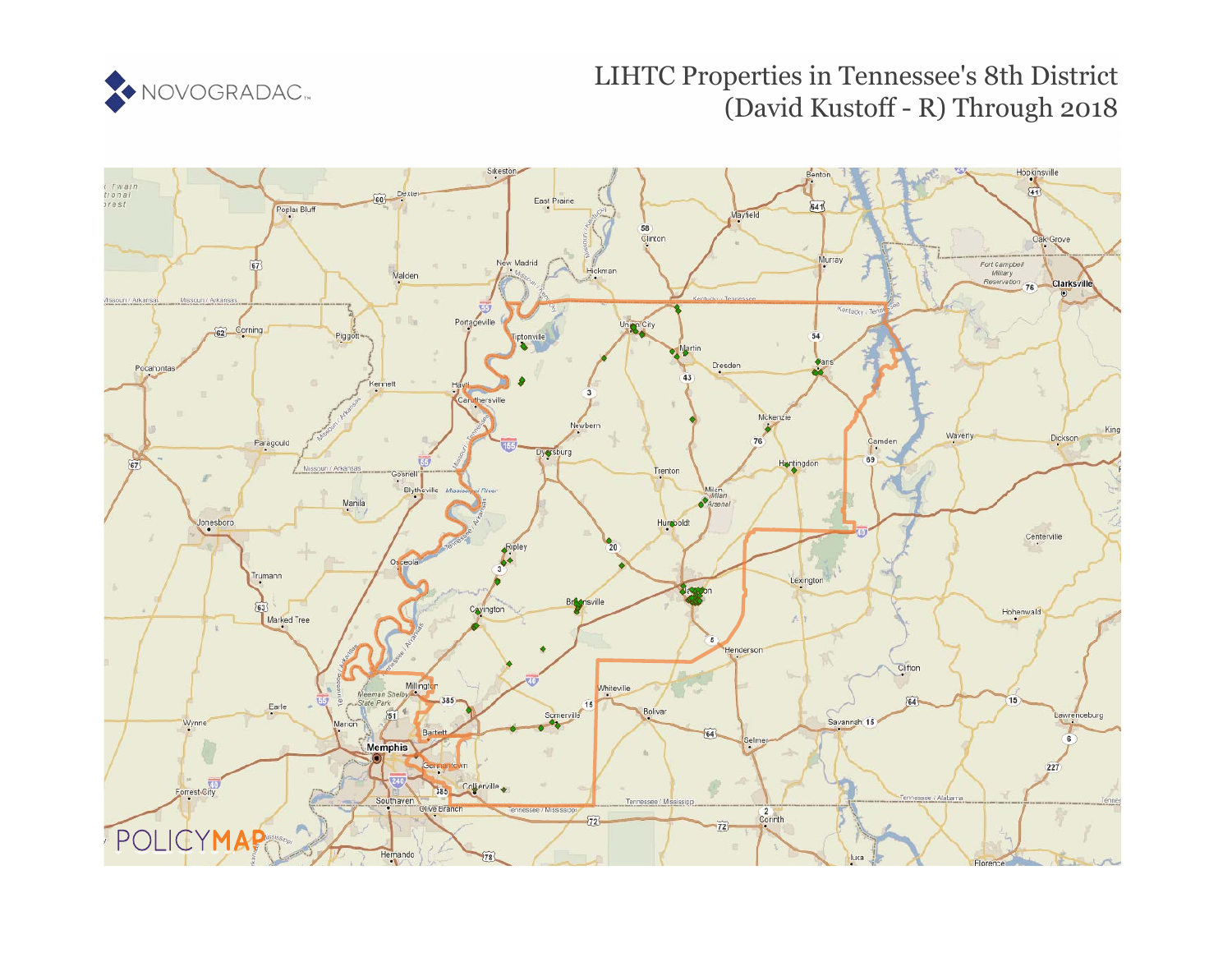| <b>Project Name</b>                          | <b>Address</b>                      | <b>City</b>       | <b>State</b> | <b>Zip Code</b> | Nonprofit<br><b>Sponsor</b> | <b>Allocation</b><br>Year | <b>Annual</b><br><b>Allocated</b><br><b>Amount</b> | <b>Year Placed</b><br>in Service | <b>Construction Type</b> | <b>Total</b><br><b>Units</b> | Low<br><b>Income</b><br><b>Units</b> | <b>Rent or</b><br><b>Income</b><br><b>Ceiling</b> | <b>Credit</b><br><b>Percentage</b>          | Tax-<br><b>Exempt</b><br><b>Bond</b> | <b>HUD Multi-</b><br>Family<br><b>Financing/Rental</b><br><b>Assistance</b> |
|----------------------------------------------|-------------------------------------|-------------------|--------------|-----------------|-----------------------------|---------------------------|----------------------------------------------------|----------------------------------|--------------------------|------------------------------|--------------------------------------|---------------------------------------------------|---------------------------------------------|--------------------------------------|-----------------------------------------------------------------------------|
| PARK RIDGE APTS                              | 1700 PARKRIDGE JACKSON<br>DR        |                   | TN           | 38301           | No                          | 1998                      | \$390,961                                          | 1999                             | New Construction         | 136                          | 136                                  | 60% AMGI                                          | Both 30% and<br>70% present No<br>value     |                                      | No                                                                          |
| PARK TRACE APTS                              | 100 PARKWOOD<br>TRCE                | <b>JACKSON</b>    | TN           | 38301           | $\mathbf{No}$               | 1997                      | \$493,182                                          | 1999                             | <b>New Construction</b>  | 84                           | 84                                   | 60% AMGI                                          | Both 30% and<br>70% present No<br>value     |                                      | No                                                                          |
| PEACHTREE PARK<br><b>APTS</b>                | 1970 PEACH AVE DYERSBURG            |                   | TN           | 38024           | $\rm No$                    | 1999                      | \$499,052                                          | 2001                             | New Construction         | 112                          | 112                                  | 60% AMGI                                          | $70\,\%$ present $$\rm{No}$$ value          |                                      | $\rm No$                                                                    |
| <b>SUNRISE</b>                               | 1150 SIMONTON<br><b>ST</b>          | COVINGTON         | TN           | 38019           | $\mathbf{No}$               | 2000                      | \$500,000                                          | 2002                             | <b>New Construction</b>  | 104                          | 104                                  | 60% AMGI                                          | $70\%$ present $N_0$<br>value               |                                      | $\mathbf{No}$                                                               |
| <b>RIDGEVIEW APTS</b><br>(BROWNSVILLE)       | <b>43 RIDGEVIEW CV BROWNSVILLE</b>  |                   | TN           | 38012           | Yes                         | 2000                      | \$43,879                                           | 2002                             | <b>New Construction</b>  | 23                           | 23                                   | 60% AMGI                                          | $30\%$ present No<br>value                  |                                      | No                                                                          |
| <b>LAKE STREET APTS</b>                      | 307 LAKE DR                         | <b>SOMERVILLE</b> | TN           | 38068           | $\mathbf{No}$               | 2001                      | \$36,740                                           | 2002                             | <b>New Construction</b>  | 23                           | 23                                   | 60% AMGI                                          | Both 30% and<br>70% present No<br>value     |                                      | No                                                                          |
| <b>COTTONWOOD APTS</b>                       | 1810<br>COTTONWOOD<br>PL            | <b>COVINGTON</b>  | TN           | 38019           | No                          | 2000                      | \$489,799                                          | 2002                             | New Construction         | 68                           | 68                                   | 60% AMGI                                          | Both 30% and<br>70% present No<br>value     |                                      | No                                                                          |
| <b>BAKER PLACE</b>                           | 216 HALE ST                         | <b>JACKSON</b>    | TN           | 38301           | $\mathbf{No}$               | 2000                      | \$287,810                                          | 2002                             | <b>New Construction</b>  | 50                           | 50                                   | 60% AMGI                                          | 70 % present<br>value                       | No                                   | $\rm No$                                                                    |
| <b>CHAPEL RIDGE AT</b><br><b>RIPLEY</b>      | 449 ROBESON ST RIPLEY               |                   | TN           | 38063           | No                          | 2001                      | \$324,437                                          | 2003                             | <b>New Construction</b>  | 64                           | 64                                   | 60% AMGI                                          | $70$ % present $\;\;$ No $\;\;$<br>value    |                                      | $\rm No$                                                                    |
| <b>MAGNOLIA LANDING</b><br><b>APTS</b>       | 100 MAGNOLIA<br><b>LANDING CT</b>   | <b>JACKSON</b>    | TN           | 38305           | No                          | 2001                      | \$324,365                                          | 2003                             | <b>New Construction</b>  | 60                           | 60                                   | 60% AMGI                                          | Both 30% and<br>70% present No<br>value     |                                      | $\mathbf{No}$                                                               |
| MEADOWS OF MILAN 4051 REASONS<br><b>APTS</b> | <b>BLVD</b>                         | <b>MILAN</b>      | TN           | 38358           | No                          | 2001                      | \$226,199                                          | 2003                             | <b>New Construction</b>  | 48                           | 48                                   | 60% AMGI                                          | $70\,\%$ present $$\rm{No}$$ value          |                                      | No                                                                          |
| <b>GROVE PARK APTS</b>                       | 345 HARRISON ST PARIS               |                   | TN           | 38242           | No                          | 2002                      | \$490,593                                          | 2003                             | <b>New Construction</b>  | 80                           | 80                                   | 60% AMGI                                          | $70$ % present $\quad$ $_{\rm No}$<br>value |                                      | No                                                                          |
| <b>CHAPEL RIDGE OF</b><br><b>JACKSON</b>     | 100 CHAPEL<br>RIDGE DR              | <b>JACKSON</b>    | TN           | 38305           | No                          | 2002                      | \$249,744                                          | 2004                             | New Construction         | 104                          | 104                                  | 60% AMGI                                          | Both 30% and<br>70% present No<br>value     |                                      | No                                                                          |
| <b>CHESTER PARK APTS</b>                     | 100 EMORY HILL JACKSON<br><b>DR</b> |                   | TN           | 38301           | No                          | 2001                      | \$432,000                                          | 2004                             | <b>New Construction</b>  | 72                           | 72                                   | 60% AMGI                                          | 70 % present<br>value                       | No                                   | $\mathbf{No}$                                                               |

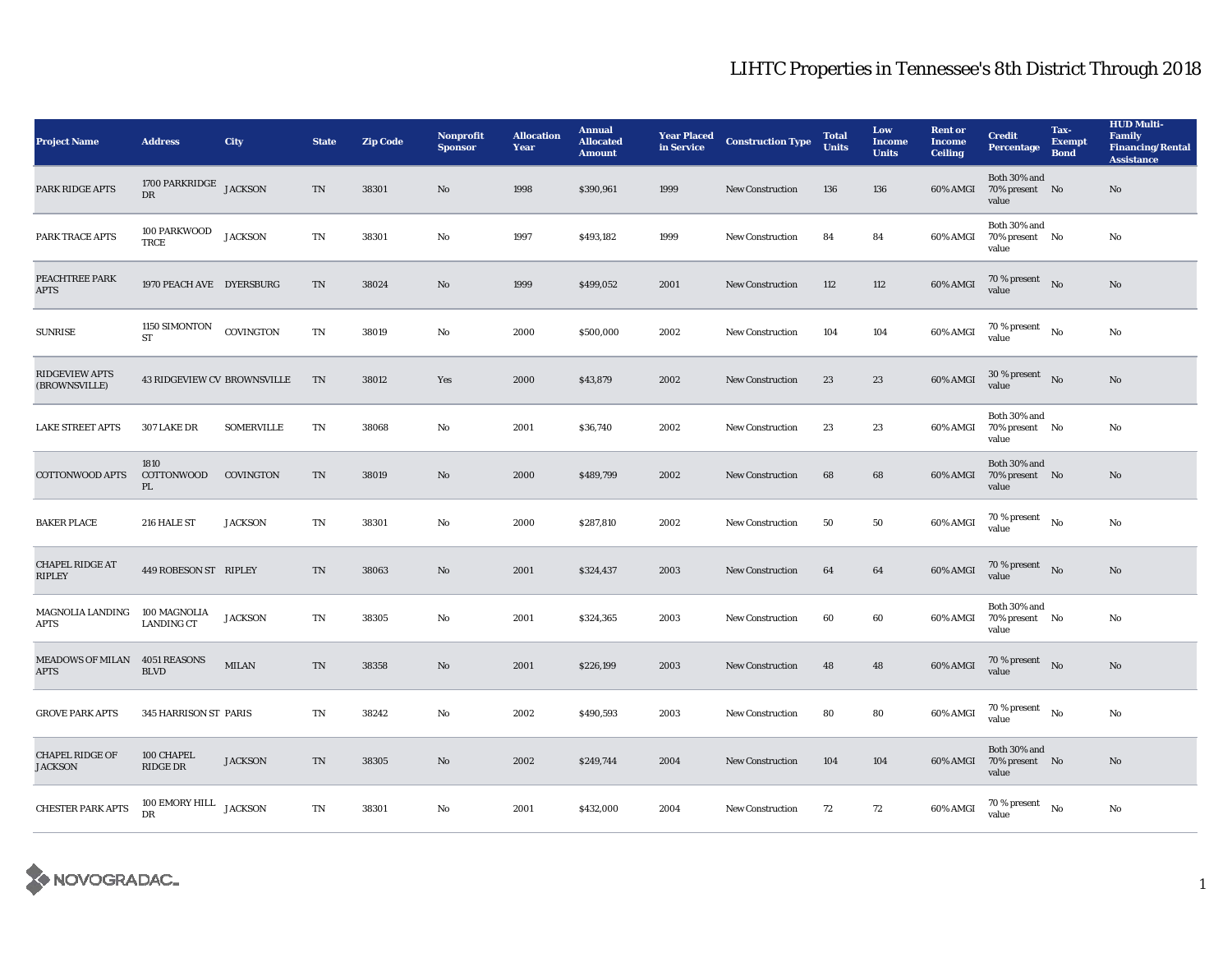| <b>Project Name</b>                           | <b>Address</b>                         | City               | <b>State</b> | <b>Zip Code</b> | Nonprofit<br><b>Sponsor</b> | <b>Allocation</b><br>Year | <b>Annual</b><br><b>Allocated</b><br><b>Amount</b> | <b>Year Placed</b><br>in Service | <b>Construction Type</b>       | <b>Total</b><br><b>Units</b> | Low<br><b>Income</b><br><b>Units</b> | <b>Rent or</b><br><b>Income</b><br><b>Ceiling</b> | <b>Credit</b><br><b>Percentage</b>       | Tax-<br><b>Exempt</b><br><b>Bond</b> | <b>HUD Multi-</b><br><b>Family</b><br><b>Financing/Rental</b><br><b>Assistance</b> |
|-----------------------------------------------|----------------------------------------|--------------------|--------------|-----------------|-----------------------------|---------------------------|----------------------------------------------------|----------------------------------|--------------------------------|------------------------------|--------------------------------------|---------------------------------------------------|------------------------------------------|--------------------------------------|------------------------------------------------------------------------------------|
| LAUDERDALE HOMES 290 TREY LN                  |                                        | <b>RIPLEY</b>      | TN           | 38063           | No                          | 2001                      | \$500,000                                          | 2004                             | New Construction               | 110                          | 110                                  | 60% AMGI                                          | 70 % present<br>value                    | No                                   | $\rm No$                                                                           |
| <b>CHAPELRIDGE OF</b><br>MARTIN               | 528 ELLIS ST                           | <b>MARTIN</b>      | TN           | 38237           | No                          | 2003                      | \$270,908                                          | 2005                             | <b>New Construction</b>        | 60                           | 60                                   | 60% AMGI                                          | $70$ % present $$_{\rm No}$$<br>value    |                                      | No                                                                                 |
| THE VILLAGES AT OLD 550 OLD<br><b>HICKORY</b> | <b>HICKORY BLVD</b>                    | <b>JACKSON</b>     | TN           | 38305           | $\mathbf{N}\mathbf{o}$      | 2005                      | \$2,013,486                                        | 2005                             | Acquisition and Rehab 141      |                              | 141                                  | 60% AMGI                                          | Both 30% and<br>70% present Yes<br>value |                                      | $\rm No$                                                                           |
| HARRISON MEADOWS 430 HARRISON<br><b>APTS</b>  | ${\rm LN}$                             | <b>PARIS</b>       | TN           | 38242           |                             | 2013                      | $\boldsymbol{\mathsf{S}}\boldsymbol{\mathsf{0}}$   | Insufficient<br>Data             | Not Indicated                  | 50                           | $\bf{0}$                             |                                                   | Not Indicated                            |                                      |                                                                                    |
| <b>HYDE CREEK APTS</b>                        | <b>424 CHARLES</b><br><b>GRIGGS ST</b> | <b>RIPLEY</b>      | TN           | 38063           |                             | 2012                      | S <sub>0</sub>                                     | Insufficient<br>Data             | Not Indicated                  | 40                           | $\bf{0}$                             |                                                   | Not Indicated                            |                                      |                                                                                    |
| MARSHALL GARDENS REASONS BLVD MILAN           |                                        |                    | $\rm TN$     |                 |                             | 2013                      | $\boldsymbol{\mathsf{S}}\boldsymbol{\mathsf{0}}$   | Insufficient<br>Data             | Not Indicated                  | 48                           | $\bf{0}$                             |                                                   | Not Indicated                            |                                      |                                                                                    |
| <b>INGRAM IV</b>                              | 1026 INGRAM ST BROWNSVILLE             |                    | TN           | 38012           | No                          | 1987                      | \$3,030                                            | 1987                             | <b>New Construction</b>        | $\overline{4}$               | $\mathbf{3}$                         |                                                   | 70 % present $\quad N$ o<br>value        |                                      | No                                                                                 |
| <b>LAURELWOOD APTS</b>                        | 130 N CTR ST                           | COLLIERVILLE       | TN           | 38017           | Yes                         | 1987                      | \$52,530                                           | 1987                             | <b>New Construction</b>        | 35                           | 35                                   |                                                   | 30 % present<br>value                    | No                                   | No                                                                                 |
| OAKWOOD APTS                                  | 611 W MAIN ST                          | <b>GREENFIELD</b>  | TN           | 38230           | Yes                         | 1987                      | \$25,498                                           | 1987                             | <b>New Construction</b>        | 54                           | 18                                   |                                                   | $30\,\%$ present<br>value                | No                                   | No                                                                                 |
| ROYAL ARMS APTS                               | 1580 N ROYAL ST JACKSON                |                    | TN           | 38301           | Yes                         | 1987                      | \$28,800                                           | 1987                             | <b>New Construction</b>        | 10                           | 10                                   |                                                   | 70 % present<br>value                    | No                                   | No                                                                                 |
| <b>S WASHINGTON</b><br><b>DUPLEX</b>          | 426 S<br>WASHINGTON<br>AVE             | <b>BROWNSVILLE</b> | TN           | 38012           | Yes                         | 1987                      | \$1,530                                            | 1987                             | <b>Acquisition and Rehab 2</b> |                              | $\boldsymbol{2}$                     |                                                   | 70 % present<br>value                    | No                                   | No                                                                                 |
| <b>ELIZABETH SFD</b>                          | 111 ELIZABETH ST JACKSON               |                    | TN           | 38301           | $\mathbf{No}$               | 1988                      | \$1,179                                            | 1988                             | <b>Acquisition and Rehab 1</b> |                              | $\mathbf{1}$                         |                                                   | Both 30% and<br>70% present No<br>value  |                                      | $\mathbf{No}$                                                                      |
| <b>TAYLOR SFD</b>                             | 112 TAYLOR ST                          | <b>JACKSON</b>     | TN           | 38301           | No                          | 1988                      | \$370                                              | 1988                             | Acquisition and Rehab 1        |                              | $\mathbf{1}$                         |                                                   | Both 30% and<br>70% present No<br>value  |                                      | No                                                                                 |
| <b>CLOVERDALE SFD</b>                         | $88\,$ CLOVERDALE<br><b>ST</b>         | <b>JACKSON</b>     | TN           | 38301           | No                          | 1988                      | \$1,055                                            | 1988                             | Acquisition and Rehab 1        |                              | -1                                   |                                                   | Both 30% and<br>70% present No<br>value  |                                      | No                                                                                 |

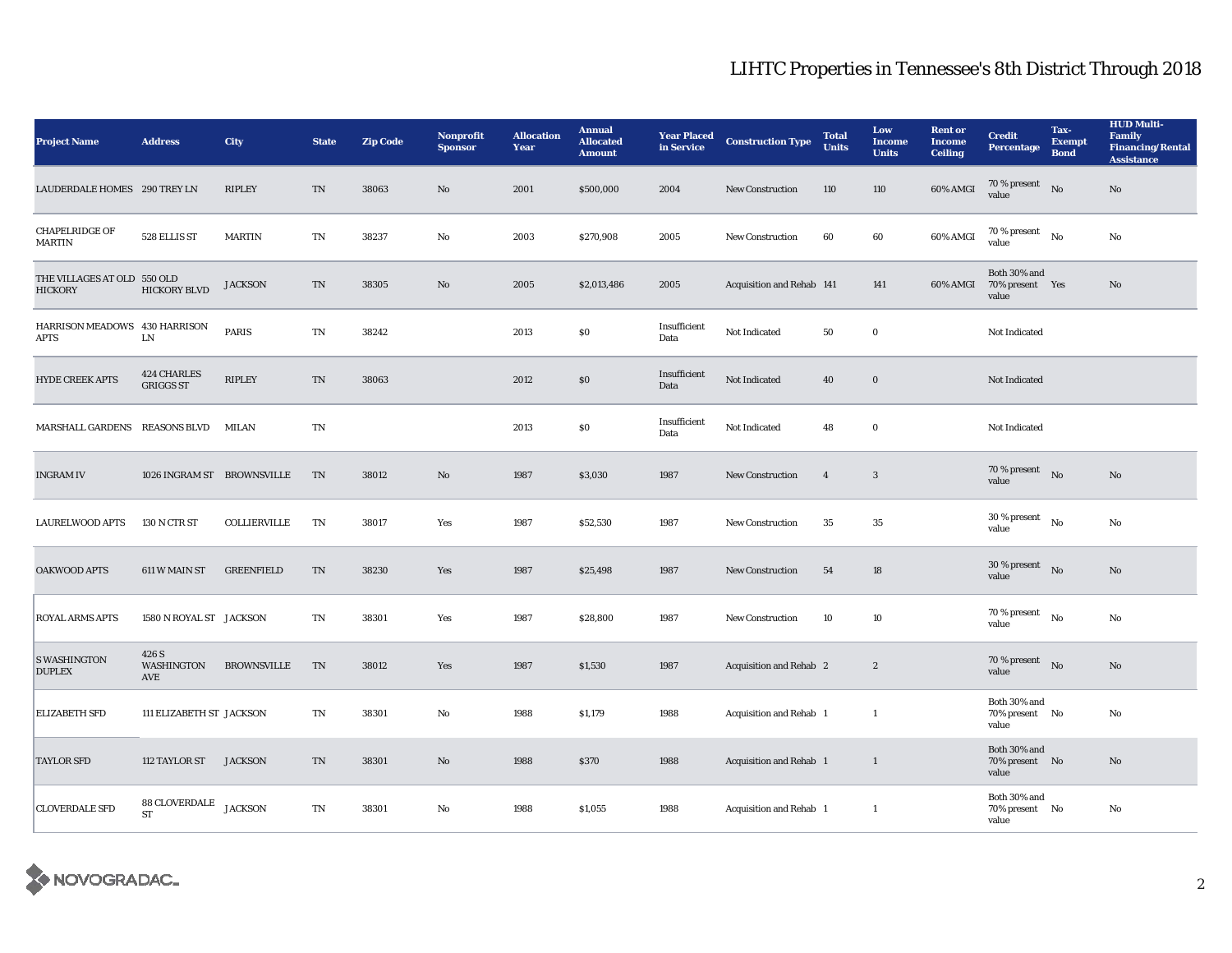| <b>Project Name</b>                   | <b>Address</b>                       | City               | <b>State</b>               | <b>Zip Code</b> | <b>Nonprofit</b><br><b>Sponsor</b> | <b>Allocation</b><br>Year | <b>Annual</b><br><b>Allocated</b><br><b>Amount</b> | <b>Year Placed</b><br>in Service | <b>Construction Type</b>              | <b>Total</b><br><b>Units</b> | Low<br><b>Income</b><br><b>Units</b> | <b>Rent or</b><br><b>Income</b><br><b>Ceiling</b> | <b>Credit</b><br><b>Percentage</b>      | Tax-<br><b>Exempt</b><br><b>Bond</b> | <b>HUD Multi-</b><br><b>Family</b><br><b>Financing/Rental</b><br><b>Assistance</b> |
|---------------------------------------|--------------------------------------|--------------------|----------------------------|-----------------|------------------------------------|---------------------------|----------------------------------------------------|----------------------------------|---------------------------------------|------------------------------|--------------------------------------|---------------------------------------------------|-----------------------------------------|--------------------------------------|------------------------------------------------------------------------------------|
| <b>BROWNSVILLE APTS</b>               | 1045 TAMMBELL<br><b>ST</b>           | <b>BROWNSVILLE</b> | TN                         | 38012           | Yes                                | 1988                      | \$39,081                                           | 1988                             | <b>New Construction</b>               | 28                           | 28                                   |                                                   | 30 % present<br>value                   | No                                   | No                                                                                 |
| <b>EAGLEWOOD APTS</b>                 | $600$ EAGLEWOOD $\,$ DYERSBURG<br>DR |                    | TN                         | 38024           | Yes                                | 1988                      | \$69,769                                           | 1988                             | New Construction                      | 48                           | 48                                   |                                                   | 30 % present<br>value                   | No                                   | No                                                                                 |
| <b>HENNING VILLAGE</b><br><b>APTS</b> | 500 S MAIN ST                        | <b>HENNING</b>     | TN                         | 38041           | Yes                                | 1988                      | \$46,660                                           | 1988                             | New Construction                      | $32\phantom{.0}$             | $32\,$                               |                                                   | 30 % present<br>value                   | No                                   | $\rm No$                                                                           |
| ROLLING HILLS APTS<br>(RIPLEY)        | 219 VOLZ AVE                         | <b>RIPLEY</b>      | <b>TN</b>                  | 38063           | Yes                                | 1988                      | \$67,513                                           | 1988                             | <b>New Construction</b>               | 48                           | 48                                   |                                                   | 30 % present<br>value                   | No                                   | No                                                                                 |
| <b>TIPTONVILLE APTS</b>               | 524 CHERRY ST                        | TIPTONVILLE        | <b>TN</b>                  | 38079           | Yes                                | 1988                      | \$15,833                                           | 1988                             | Both New Construction 24<br>and $A/R$ |                              | 24                                   |                                                   | Both 30% and<br>70% present No<br>value |                                      | No                                                                                 |
| TROY PLACE APTS                       | 501 S MARY JANE TROY<br><b>ST</b>    |                    | $\mathop{\rm TN}\nolimits$ | 38260           | $\rm No$                           | 1988                      | \$20,573                                           | 1988                             | New Construction                      | ${\bf 16}$                   | $12\,$                               |                                                   | 30 % present<br>value                   | No                                   | $\rm No$                                                                           |
| <b>WILLOW CREEK APTS</b><br>(BELLS)   | 548 COLLEGE ST BELLS                 |                    | TN                         |                 | Yes                                | 1988                      | \$33,372                                           | 1988                             | New Construction                      | 24                           | 24                                   |                                                   | 30 % present<br>value                   | N <sub>0</sub>                       | No                                                                                 |
| <b>LENOIR SFD</b>                     | 103 LENOIR AVE JACKSON               |                    | TN                         | 38301           | No                                 | 1988                      | \$265                                              | 1988                             | Acquisition and Rehab 1               |                              | $\mathbf{1}$                         |                                                   | Both 30% and<br>70% present No<br>value |                                      | No                                                                                 |
| <b>BELMONT SFD</b>                    | 205 BELMONT<br>AVE                   | <b>JACKSON</b>     | TN                         | 38301           | $\rm No$                           | 1988                      | \$248                                              | 1988                             | Acquisition and Rehab 1               |                              | $\mathbf{1}$                         |                                                   | Both 30% and<br>70% present No<br>value |                                      | $\rm No$                                                                           |
| <b>DEMPSTER SFD</b>                   | 101 DEMPSTER ST JACKSON              |                    | TN                         | 38301           | $\rm No$                           | 1988                      | \$238                                              | 1988                             | Acquisition and Rehab 1               |                              | $\mathbf{1}$                         |                                                   | Both 30% and<br>70% present No<br>value |                                      | No                                                                                 |
| <b>IDLEWILD SFD</b>                   | 78 IDLEWILD ST JACKSON               |                    | <b>TN</b>                  | 38301           | $\rm No$                           | 1988                      | \$273                                              | 1988                             | Acquisition and Rehab 1               |                              | $\mathbf{1}$                         |                                                   | Both 30% and<br>70% present No<br>value |                                      | No                                                                                 |
| JOHNSON APTS<br>(JACKSON)             | 410 JOHNSON ST JACKSON               |                    | TN                         | 38301           | $\rm No$                           | 1988                      | \$664                                              | 1988                             | Acquisition and Rehab 1               |                              | $\mathbf{1}$                         |                                                   | Both 30% and<br>70% present No<br>value |                                      | $\mathbf{No}$                                                                      |
| <b>CLOVERDALE SFD</b>                 | 12 CLOVERDALE JACKSON<br><b>ST</b>   |                    | TN                         | 38301           | $\rm No$                           | 1988                      | \$639                                              | 1988                             | <b>Acquisition and Rehab 1</b>        |                              | 1                                    |                                                   | Both 30% and<br>70% present No<br>value |                                      | No                                                                                 |
| <b>MCCOWAT SFD</b>                    | 116 MCCOWAT ST JACKSON               |                    | TN                         | 38301           | No                                 | 1988                      | \$647                                              | 1988                             | Acquisition and Rehab 2               |                              | $\boldsymbol{2}$                     |                                                   | Both 30% and<br>70% present No<br>value |                                      | No                                                                                 |

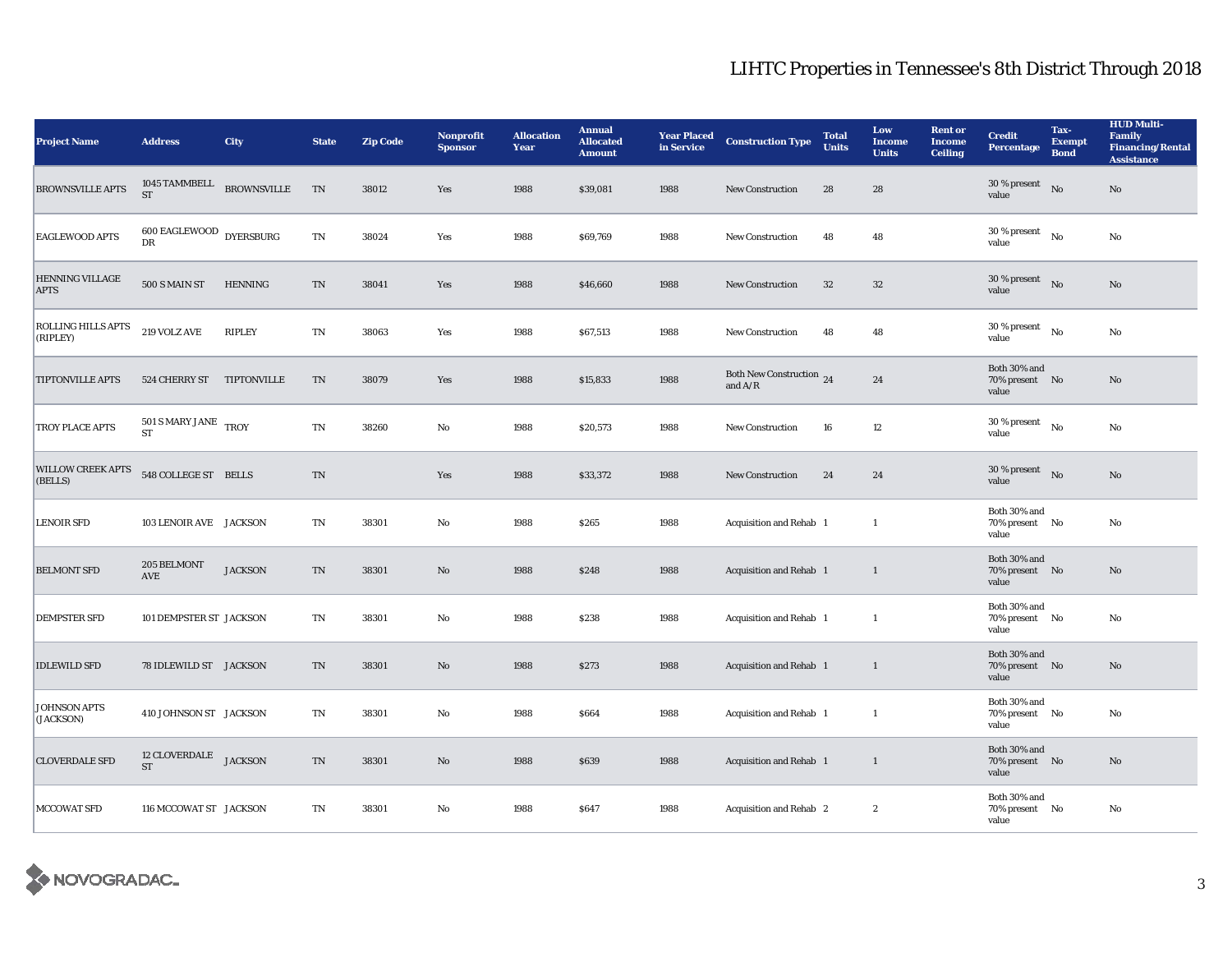| <b>Project Name</b>                       | <b>Address</b>                      | City               | <b>State</b>           | <b>Zip Code</b> | <b>Nonprofit</b><br><b>Sponsor</b> | <b>Allocation</b><br>Year | <b>Annual</b><br><b>Allocated</b><br><b>Amount</b> | <b>Year Placed</b><br>in Service | <b>Construction Type</b> | <b>Total</b><br><b>Units</b> | Low<br><b>Income</b><br><b>Units</b> | <b>Rent or</b><br><b>Income</b><br><b>Ceiling</b> | <b>Credit</b><br><b>Percentage</b>      | Tax-<br><b>Exempt</b><br><b>Bond</b> | <b>HUD Multi-</b><br>Family<br><b>Financing/Rental</b><br><b>Assistance</b> |
|-------------------------------------------|-------------------------------------|--------------------|------------------------|-----------------|------------------------------------|---------------------------|----------------------------------------------------|----------------------------------|--------------------------|------------------------------|--------------------------------------|---------------------------------------------------|-----------------------------------------|--------------------------------------|-----------------------------------------------------------------------------|
| <b>NORTH BRADFORD</b><br><b>AVE APTS</b>  | 505 N BRADFORD<br>AVE               | <b>BROWNSVILLE</b> | TN                     | 38012           | Yes                                | 1988                      | \$3,192                                            | 1988                             | <b>New Construction</b>  | $\boldsymbol{2}$             | $\boldsymbol{2}$                     |                                                   | 70 % present<br>value                   | No                                   | No                                                                          |
| <b>SOUTH WASHINGTON</b><br><b>DUPLEX</b>  | 434 S<br><b>WASHINGTON</b><br>AVE   | <b>BROWNSVILLE</b> | TN                     | 38012           | Yes                                | 1988                      | \$3,199                                            | 1988                             | New Construction         | $\boldsymbol{2}$             | $\boldsymbol{2}$                     |                                                   | 70 % present<br>value                   | No                                   | $\mathbf{No}$                                                               |
| <b>CARSON SFD</b>                         | 113 CARSON ST                       | <b>JACKSON</b>     | <b>TN</b>              | 38301           | No                                 | 1989                      | <b>S750</b>                                        | 1989                             | Acquisition and Rehab 1  |                              | 1                                    |                                                   | 70 % present<br>value                   | No                                   | No                                                                          |
| <b>STODDERT STREET</b><br><b>SFD</b>      | 140 STODDERT ST JACKSON             |                    | TN                     | 38301           | No                                 | 1989                      | \$480                                              | 1989                             | Acquisition and Rehab 1  |                              | $\mathbf{1}$                         |                                                   | 70 % present<br>value                   | No                                   | No                                                                          |
| <b>CLAY STREET SFD</b>                    | 219 CLAY ST                         | <b>JACKSON</b>     | TN                     | 38301           | No                                 | 1989                      | \$569                                              | 1989                             | Acquisition and Rehab 1  |                              | 1                                    |                                                   | 70 % present<br>value                   | No                                   | No                                                                          |
| FOX STREET SFD                            | 45 FOX ST                           | <b>JACKSON</b>     | TN                     | 38301           | No                                 | 1989                      | \$476                                              | 1989                             | Acquisition and Rehab 1  |                              | $\mathbf{1}$                         |                                                   | 70 % present<br>value                   | No                                   | No                                                                          |
| <b>HERITAGE VILLAS</b><br><b>APTS</b>     | 4040 REASONS<br><b>BLVD</b>         | <b>MILAN</b>       | TN                     | 38358           | Yes                                | 1988                      | \$68,273                                           | 1989                             | <b>New Construction</b>  | 48                           | 48                                   |                                                   | $30\%$ present No<br>value              |                                      | No                                                                          |
| <b>NORTH LINDSEY</b><br><b>STREET SFD</b> | 320 N LINDSEY ST JACKSON            |                    | <b>TN</b>              | 38301           | No                                 | 1989                      | \$469                                              | 1989                             | Acquisition and Rehab 1  |                              | 1                                    |                                                   | Both 30% and<br>70% present No<br>value |                                      | $\mathbf{No}$                                                               |
| <b>SOUTH HAYS STREET</b><br><b>SFD</b>    | 120 S HAYS AVE JACKSON              |                    | TN                     | 38301           | No                                 | 1989                      | \$466                                              | 1989                             | Acquisition and Rehab 1  |                              | 1                                    |                                                   | Both 30% and<br>70% present No<br>value |                                      | No                                                                          |
| 115-117 W ORLEANS                         | 117 W ORLEANS<br><b>ST</b>          | <b>JACKSON</b>     | TN                     | 38301           | Yes                                | 1989                      | \$2,181                                            | 1989                             | Acquisition and Rehab 2  |                              | $\boldsymbol{2}$                     |                                                   | $70$ % present<br>value                 | No                                   | No                                                                          |
| <b>INGRAM STREET APTS</b>                 | $1016$ INGRAM ST $\;$ BROWNSVILLE   |                    | TN                     | 38012           | Yes                                | 1989                      | \$9,474                                            | 1989                             | <b>New Construction</b>  | $6\phantom{.0}$              | $6\phantom{.0}$                      |                                                   | 70 % present<br>value                   | No                                   | No                                                                          |
| <b>CAMOLOT MANOR</b><br><b>APTS</b>       | 305 DILLARD ST RIDGELY              |                    | TN                     | 38080           | Yes                                | 1988                      | \$827,600                                          | 1989                             | <b>New Construction</b>  | 24                           | 24                                   |                                                   | 30 % present<br>value                   | No                                   | No                                                                          |
| <b>NORTH BRADFORD</b><br><b>DUPLEX</b>    | $501$ N BRADFORD BROWNSVILLE<br>AVE |                    | TN                     | 38012           | Yes                                | 1988                      | \$3,227                                            | 1989                             | <b>New Construction</b>  | $\boldsymbol{2}$             | $\boldsymbol{2}$                     |                                                   | 70 % present<br>value                   | No                                   | No                                                                          |
| <b>CANTEBURY APTS</b>                     | 100 CANTERBURY COVINGTON<br>CIR     |                    | $\mathbf{T}\mathbf{N}$ | 38019           | No                                 | 1990                      | \$56,900                                           | 1990                             | New Construction         | 36                           | 36                                   | 60% AMGI                                          | 30 % present<br>value                   | No                                   | No                                                                          |

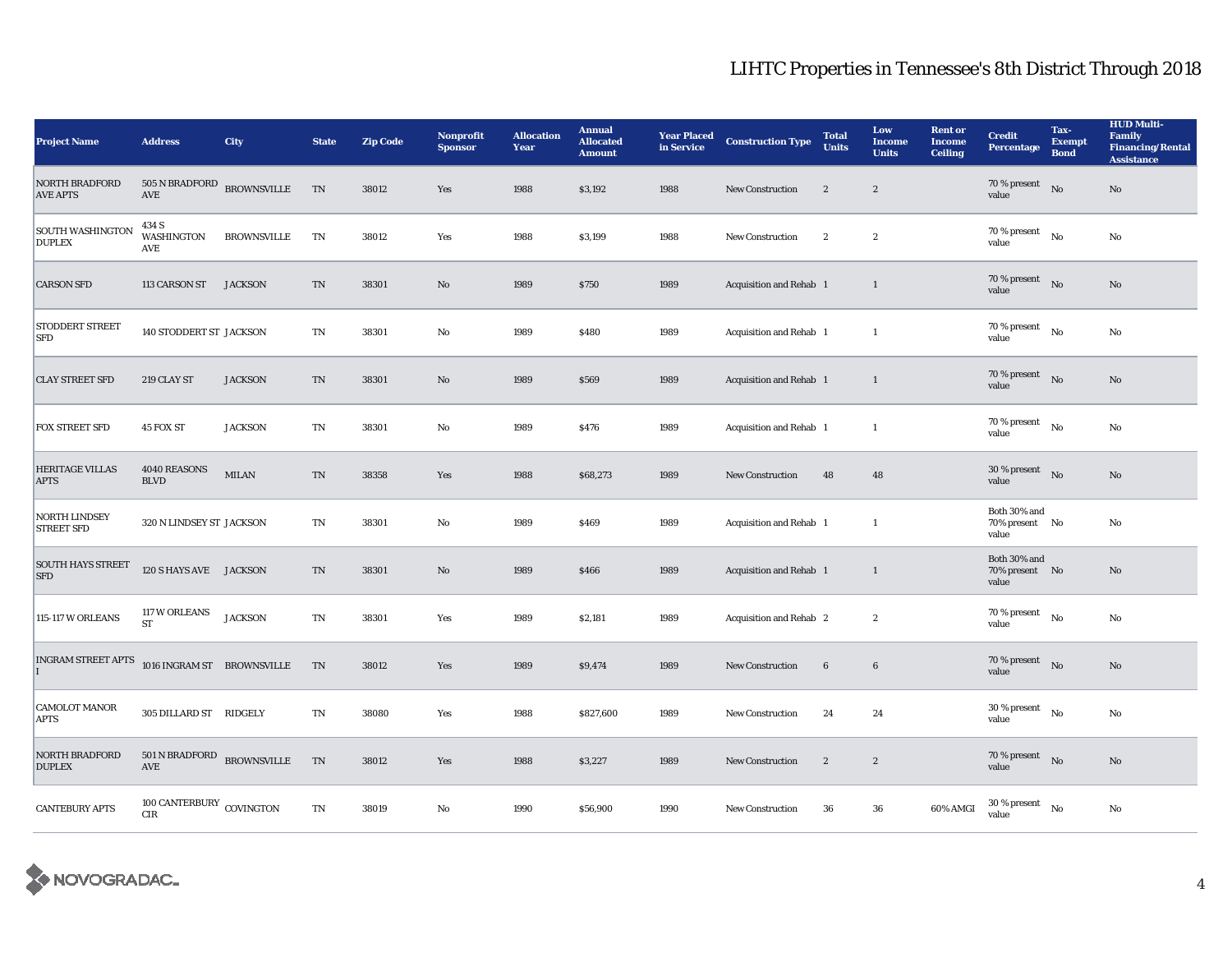| <b>Project Name</b>                                     | <b>Address</b>                               | City           | <b>State</b>               | <b>Zip Code</b> | Nonprofit<br><b>Sponsor</b> | <b>Allocation</b><br>Year | <b>Annual</b><br><b>Allocated</b><br><b>Amount</b> | <b>Year Placed<br/>in Service</b> | <b>Construction Type</b>                  | <b>Total</b><br><b>Units</b> | Low<br><b>Income</b><br><b>Units</b> | <b>Rent or</b><br><b>Income</b><br><b>Ceiling</b> | <b>Credit</b><br><b>Percentage</b>          | Tax-<br><b>Exempt</b><br><b>Bond</b> | <b>HUD Multi-</b><br><b>Family</b><br><b>Financing/Rental</b><br><b>Assistance</b> |
|---------------------------------------------------------|----------------------------------------------|----------------|----------------------------|-----------------|-----------------------------|---------------------------|----------------------------------------------------|-----------------------------------|-------------------------------------------|------------------------------|--------------------------------------|---------------------------------------------------|---------------------------------------------|--------------------------------------|------------------------------------------------------------------------------------|
| COLLEGE GREENWOOD $_{ST}^{1102}$ E COLLEGE UNION CITY   |                                              |                | TN                         | 38261           | No                          | 1990                      | \$3,330                                            | 1990                              | <b>New Construction</b>                   | $\boldsymbol{2}$             | $\boldsymbol{2}$                     | $60\%$ AMGI                                       | $70\,\%$ present $$\rm{No}$$ value          |                                      | No                                                                                 |
| EAGLEWOOD 8 APT                                         | $50\,$ EAGLEWOOD<br>COVE                     | COVINGTON      | TN                         |                 | Yes                         | 1989                      | \$56,825                                           | 1990                              | <b>New Construction</b>                   | 40                           | 40                                   |                                                   | $30$ % present<br>value                     | N <sub>0</sub>                       | $\mathbf{No}$                                                                      |
| <b>EAST TOWNE APTS</b>                                  | 1340 HILLSBORO UNION CITY<br><b>ST</b>       |                | TN                         | 38261           | Yes                         | 1989                      | \$67,608                                           | 1990                              | <b>New Construction</b>                   | 48                           | 48                                   |                                                   | $30\%$ present No<br>value                  |                                      | No                                                                                 |
| TIPTON VILLAGE APTS <sup>149 JAMIE LYNN</sup> COVINGTON |                                              |                | $\mathbf{T}\mathbf{N}$     | 38019           | Yes                         | 1989                      | \$66,566                                           | 1990                              | <b>New Construction</b>                   | 48                           | 48                                   |                                                   | 30 % present $$_{\rm No}$$<br>value         |                                      | No                                                                                 |
| <b>SOUTH ROYAL</b><br><b>DUPLEX</b>                     | 537 S ROYAL ST JACKSON                       |                | TN                         | 38301           | No                          | 1990                      | \$0                                                | 1990                              | Acquisition and Rehab $2$                 |                              | $\boldsymbol{2}$                     |                                                   | 70 % present $\qquad N$ o<br>value          |                                      | No                                                                                 |
| <b>WELLS ALLEY SFDS</b>                                 | <b>117 WELLS ALY</b>                         | <b>JACKSON</b> | TN                         | 38301           | No                          | 1990                      | \$6,246                                            | 1990                              | Acquisition and Rehab 2                   |                              | $\boldsymbol{2}$                     |                                                   | 70 % present<br>value                       | No                                   | No                                                                                 |
| PARKVIEW MANOR<br><b>APTS</b>                           | 710 S SUNSWEPT UNION CITY<br>DR              |                | $\mathop{\rm TN}\nolimits$ | 38261           | No                          | 2006                      | \$43,033                                           | 2006                              | Acquisition and Rehab 50                  |                              | 50                                   | 60% AMGI                                          | Both 30% and<br>70% present No<br>value     |                                      | $\rm No$                                                                           |
| PATRICIAN TERRACE<br><b>APTS</b>                        | 1585<br>$\operatorname{HOLLYWOOD}$ DR        | <b>JACKSON</b> | TN                         | 38305           | No                          | 2005                      | \$1,528,560                                        | 2006                              | Acquisition and Rehab 102                 |                              | 102                                  | 60% AMGI                                          | Both 30% and<br>70% present No<br>value     |                                      | No                                                                                 |
| <b>TYSON PARK APTS</b>                                  | 1040 MANLEY ST PARIS                         |                | TN                         | 38242           | Yes                         | 2005                      | \$39,994                                           | 2006                              | Acquisition and Rehab 40                  |                              | 40                                   | 60% AMGI                                          | Both 30% and<br>70% present No<br>value     |                                      | $\rm No$                                                                           |
| <b>MARTIN MEADOWS</b><br><b>APTS</b>                    | 289 HWY 431                                  | <b>MARTIN</b>  | TN                         | 38237           | Yes                         | 2006                      | \$454,047                                          | 2006                              | <b>New Construction</b>                   | 72                           | 72                                   | 60% AMGI                                          | $70$ % present<br>value                     | No                                   | No                                                                                 |
| <b>EAST POINTE</b>                                      | 504 DAUGHERTY JACKSON<br>$\operatorname{ST}$ |                | $\mathop{\rm TN}\nolimits$ | 38301           | No                          | 2007                      | \$322,893                                          | 2007                              | Both New Construction 99<br>and $\rm A/R$ |                              | 99                                   | 60% AMGI                                          | Both 30% and<br>70% present Yes<br>value    |                                      | $\rm No$                                                                           |
| RIDGE AT JACKSON                                        | 100 RICH SMITH JACKSON<br><b>WAY</b>         |                | TN                         | 38301           | No                          | 2007                      | \$772,307                                          | 2007                              | New Construction                          | 86                           | 88                                   | $60\%$ AMGI                                       | $70$ % present $\quad$ No<br>value          |                                      | No                                                                                 |
| <b>WHITEHALL COVE</b>                                   | 701 BEN LIFSEY<br>DR                         | <b>JACKSON</b> | $\mathop{\rm TN}\nolimits$ | 38301           | No                          | 2005                      | \$313,040                                          | 2007                              | New Construction                          | $32\,$                       | $32\,$                               | $60\%$ AMGI                                       | $70\,\%$ present $$\rm{No}$$ value          |                                      | $\rm No$                                                                           |
| MADISON PLACE APTS 112 RHONE ST                         |                                              | <b>JACKSON</b> | TN                         | 38301           | No                          | 2005                      | \$506,089                                          | 2007                              | <b>New Construction</b>                   | 80                           | 80                                   | 60% AMGI                                          | $70$ % present $\quad$ $_{\rm No}$<br>value |                                      | No                                                                                 |

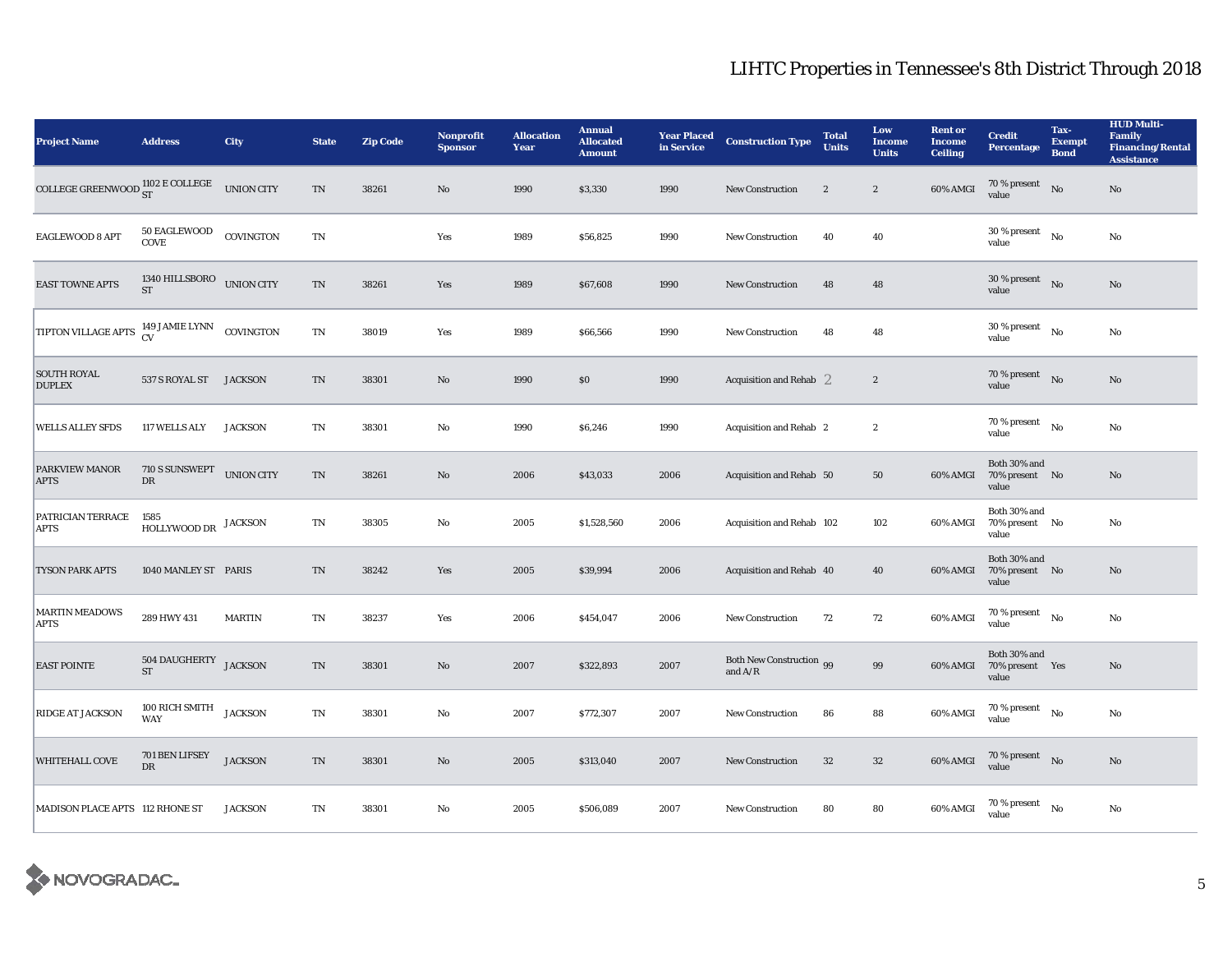| <b>Project Name</b>                                | <b>Address</b>                  | City               | <b>State</b>           | <b>Zip Code</b> | <b>Nonprofit</b><br><b>Sponsor</b> | <b>Allocation</b><br>Year | <b>Annual</b><br><b>Allocated</b><br><b>Amount</b> | <b>Year Placed</b><br>in Service | <b>Construction Type</b> | <b>Total</b><br><b>Units</b> | Low<br><b>Income</b><br><b>Units</b> | <b>Rent or</b><br><b>Income</b><br><b>Ceiling</b> | <b>Credit</b><br><b>Percentage</b>         | Tax-<br><b>Exempt</b><br><b>Bond</b> | <b>HUD Multi-</b><br><b>Family</b><br><b>Financing/Rental</b><br><b>Assistance</b> |
|----------------------------------------------------|---------------------------------|--------------------|------------------------|-----------------|------------------------------------|---------------------------|----------------------------------------------------|----------------------------------|--------------------------|------------------------------|--------------------------------------|---------------------------------------------------|--------------------------------------------|--------------------------------------|------------------------------------------------------------------------------------|
| 545 S ROYAL ST                                     | 545 S ROYAL ST                  | <b>JACKSON</b>     | TN                     | 38301           | $\mathbf{N}\mathbf{o}$             | 1991                      | \$0                                                | 1991                             | Acquisition and Rehab 2  |                              | $\boldsymbol{2}$                     |                                                   | Not Indicated No                           |                                      |                                                                                    |
| ARLINGTON MANOR                                    | 11216 MARQUIS<br><b>CT</b>      | <b>ARLINGTON</b>   | $\mathbf{T}\mathbf{N}$ | 38002           | $\rm No$                           | 1990                      | \$11,006                                           | 1991                             | <b>New Construction</b>  | $32\,$                       | $32\,$                               | 60% AMGI                                          | Both 30% and<br>70% present No<br>value    |                                      | No                                                                                 |
| <b>MCKENZIE APTS</b>                               | 343 MAIN ST S                   | <b>MC KENZIE</b>   | $\rm TN$               | 38201           | Yes                                | 1990                      | \$44,235                                           | 1991                             | <b>New Construction</b>  | 32                           | 32                                   | 60% AMGI                                          | $30\,\%$ present $$\rm{No}$$ value         |                                      | No                                                                                 |
| <b>OAKLAND APTS</b>                                | 55 EISINGER CV OAKLAND          |                    | TN                     | 38060           | Yes                                | 1989                      | \$20,496                                           | 1991                             | <b>New Construction</b>  | 16                           | ${\bf 16}$                           |                                                   | $30$ % present $\quad$ No $\quad$<br>value |                                      | No                                                                                 |
| <b>JAKE HARRIS II</b>                              | 541 S ROYAL ST                  | <b>JACKSON</b>     | TN                     | 38301           | $\mathbf{N}\mathbf{o}$             | 1991                      | \$10,244                                           | 1991                             | Acquisition and Rehab 4  |                              | $\overline{4}$                       |                                                   | Both 30% and<br>70% present No<br>value    |                                      | No                                                                                 |
| <b>COLLEGE SFD</b>                                 | 903 E COLLEGE<br><b>ST</b>      | <b>UNION CITY</b>  | $\mathbf{T}\mathbf{N}$ | 38261           | $\rm No$                           | 1991                      | \$1,609                                            | 1991                             | Acquisition and Rehab 1  |                              | $\mathbf{1}$                         |                                                   | $70\,\%$ present<br>value                  | No                                   | No                                                                                 |
| <b>GLENDALE DUPLEX</b>                             | 708 GLENDALE ST UNION CITY      |                    | TN                     | 38261           | $\mathbf{N}\mathbf{o}$             | 1991                      | \$1,321                                            | 1991                             | Acquisition and Rehab 2  |                              | $\boldsymbol{2}$                     |                                                   | 70 % present<br>value                      | No                                   | No                                                                                 |
| INGRAM STREET APTS 980 INGRAM ST BROWNSVILLE<br>IІ |                                 |                    | TN                     | 38012           | Yes                                | 1991                      | \$6,612                                            | 1991                             | <b>New Construction</b>  | $\overline{4}$               | $\boldsymbol{4}$                     |                                                   | 70 % present<br>value                      | No                                   | $\rm No$                                                                           |
| <b>COUNTRY OAKS APTS</b><br>II                     | 423 JERNIGAN DR SOMERVILLE      |                    | TN                     | 38068           | $\mathbf{N}\mathbf{o}$             | 1991                      | \$28,090                                           | 1992                             | <b>New Construction</b>  | 20                           | 20                                   | 60% AMGI                                          | $30\,\%$ present $$\rm{No}$$ value         |                                      | No                                                                                 |
| GAY STREET DUPLEX 803 GAY ST                       |                                 | BROWNSVILLE        | TN                     | 38012           | No                                 | 1992                      | \$9,016                                            | 1992                             | <b>New Construction</b>  | $\boldsymbol{2}$             | $\boldsymbol{2}$                     |                                                   | 70 % present<br>value                      | No                                   | No                                                                                 |
| <b>GAY STREET DUPLEX</b><br>PHASE II               | 807 GAY ST                      | <b>BROWNSVILLE</b> | TN                     | 38012           | $\mathbf{N}\mathbf{o}$             | 1992                      | \$9,016                                            | 1992                             | <b>New Construction</b>  | $\boldsymbol{2}$             | $\boldsymbol{2}$                     |                                                   | 70 % present $\qquad$ No<br>value          |                                      | No                                                                                 |
| <b>SUNVALLEY APTS</b>                              | 498 RILEY RD                    | RIDGELY            | $\mathbf{T}\mathbf{N}$ | 38080           | Yes                                | 1992                      | \$38,711                                           | 1992                             | <b>New Construction</b>  | 24                           | 24                                   |                                                   | $30$ % present $$_{\rm No}$$<br>value      |                                      | No                                                                                 |
| <b>TAYLOR STREET SFD</b>                           | 211 N TAYLOR ST UNION CITY      |                    | TN                     | 38261           | $\mathbf{N}\mathbf{o}$             | 1992                      | \$1,123                                            | 1992                             | Acquisition and Rehab 1  |                              | 1                                    |                                                   | Both 30% and<br>70% present No<br>value    |                                      | No                                                                                 |
| <b>LAFAYETTE PLAZA</b>                             | <b>610 E COLLEGE ST JACKSON</b> |                    | TN                     | 38301           | Yes                                | 1992                      | \$100,170                                          | 1993                             | Acquisition and Rehab 26 |                              | 26                                   |                                                   | Both 30% and<br>70% present No<br>value    |                                      | No                                                                                 |

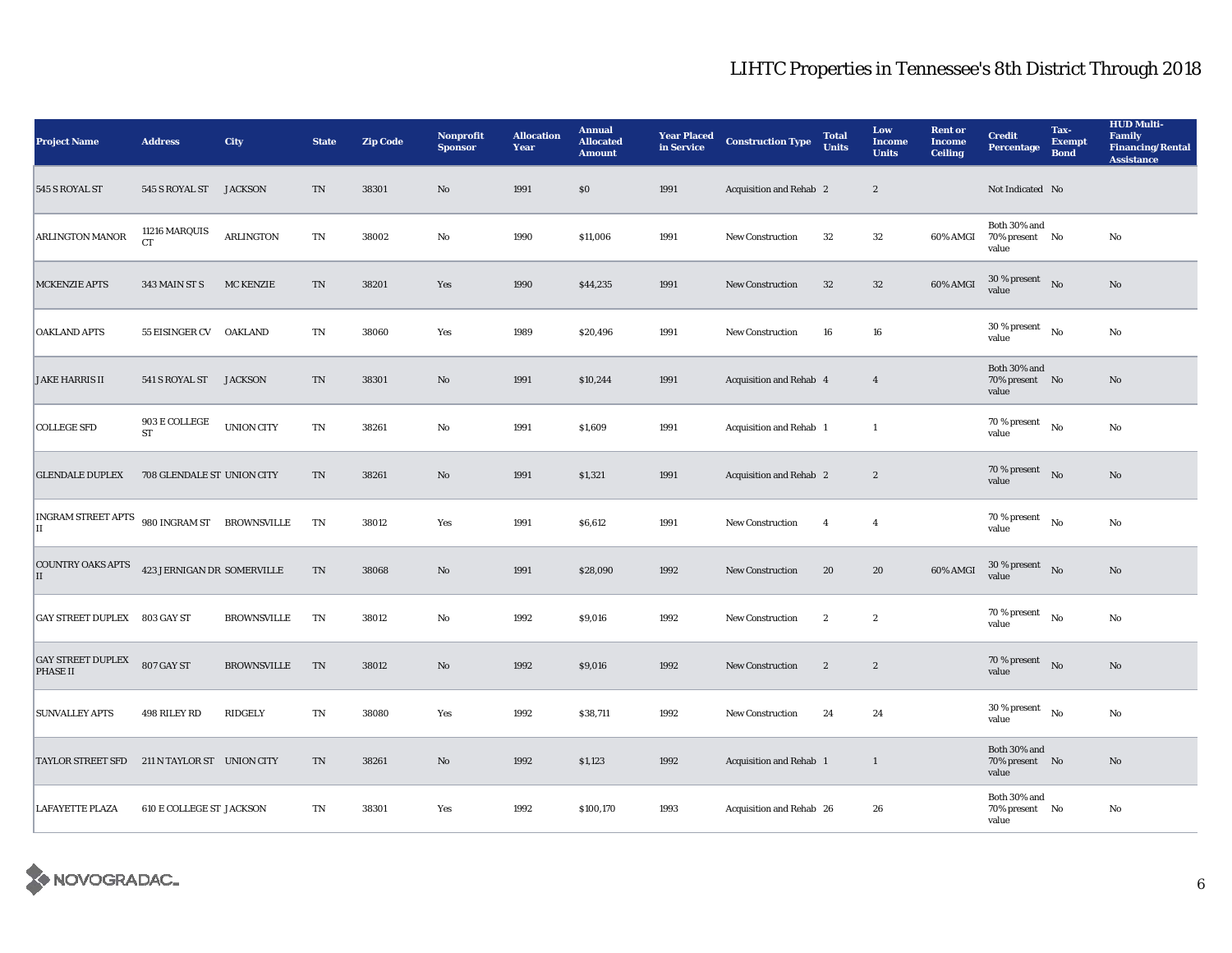| <b>Project Name</b>                       | <b>Address</b>                | City               | <b>State</b>           | <b>Zip Code</b> | Nonprofit<br><b>Sponsor</b> | <b>Allocation</b><br>Year | <b>Annual</b><br><b>Allocated</b><br><b>Amount</b> | <b>Year Placed</b><br>in Service | <b>Construction Type</b> | <b>Total</b><br><b>Units</b> | Low<br><b>Income</b><br><b>Units</b> | <b>Rent or</b><br><b>Income</b><br><b>Ceiling</b> | <b>Credit</b><br><b>Percentage</b>      | Tax-<br><b>Exempt</b><br><b>Bond</b> | <b>HUD Multi-</b><br><b>Family</b><br><b>Financing/Rental</b><br><b>Assistance</b> |
|-------------------------------------------|-------------------------------|--------------------|------------------------|-----------------|-----------------------------|---------------------------|----------------------------------------------------|----------------------------------|--------------------------|------------------------------|--------------------------------------|---------------------------------------------------|-----------------------------------------|--------------------------------------|------------------------------------------------------------------------------------|
| <b>MCLEMORE APTS</b>                      | 804 N<br>MCLEMORE AVE         | <b>BROWNSVILLE</b> | TN                     | 38012           | No                          | 1991                      | \$9,666                                            | 1993                             | <b>New Construction</b>  | $6\phantom{.0}$              | $\bf 6$                              | 60% AMGI                                          | $70\,\%$ present $$\rm{No}$$ value      |                                      | No                                                                                 |
| NORRIS STREET APTS 918 NORRIS ST          |                               | <b>BROWNSVILLE</b> | TN                     | 38012           | $\rm No$                    | 1993                      | \$12,024                                           | 1993                             | <b>New Construction</b>  | $6\phantom{.0}$              | $\boldsymbol{6}$                     | 60% AMGI                                          | Both 30% and<br>70% present No<br>value |                                      | $\mathbf{No}$                                                                      |
| <b>LAKE POINT APTS</b>                    | 1775 VAUGHN DR TIPTONVILLE    |                    | TN                     | 38079           | No                          | 1992                      | \$63,145                                           | 1993                             | <b>New Construction</b>  | 48                           | 48                                   | 60% AMGI                                          | $30\,\%$ present $$\rm{No}$$ value      |                                      | No                                                                                 |
| <b>GAY STREET APTS</b>                    | 1017 GAY ST                   | <b>BROWNSVILLE</b> | TN                     | 38012           | Yes                         | 1991                      | \$7,188                                            | 1993                             | <b>New Construction</b>  | $\overline{4}$               | $\overline{4}$                       |                                                   | 70 % present<br>value                   | No                                   | No                                                                                 |
| <b>INTOWN APTS</b>                        | 530 E MAIN ST                 | <b>JACKSON</b>     | $\mathbf{T}\mathbf{N}$ | 38301           | Yes                         | 1994                      | \$15,816                                           | 1994                             | Acquisition and Rehab 16 |                              | 16                                   | 60% AMGI                                          | Both 30% and<br>70% present No<br>value |                                      | No                                                                                 |
| REELFOOT VILLAGE<br><b>APTS</b>           | 496 MAZE RD                   | RIDGELY            | TN                     | 38080           | No                          | 1992                      | \$28,418                                           | 1994                             | <b>New Construction</b>  | 20                           | 20                                   | 60% AMGI                                          | $30$ % present $\hbox{~~No}$<br>value   |                                      | $\mathbf{No}$                                                                      |
| <b>BROWNSVILLE</b><br><b>VILLAGE APTS</b> | 537 BLUE BIRD<br><b>MNR</b>   | <b>BROWNSVILLE</b> | TN                     | 38012           | Yes                         | 1995                      | \$63,035                                           | 1995                             | <b>New Construction</b>  | 36                           | 36                                   | 60% AMGI                                          | $70$ % present $$\rm{No}$$<br>value     |                                      | $\rm No$                                                                           |
| <b>CENTER POINT APTS</b>                  | 550 S CHURCH ST HENNING       |                    | TN                     | 38041           | No                          | 1994                      | \$38,718                                           | 1995                             | <b>New Construction</b>  | 24                           | 24                                   | 60% AMGI                                          | $30$ % present $\hbox{~~No}$<br>value   |                                      | No                                                                                 |
| COOPER STREET APTS                        | $802$ N<br>MCLEMORE AVE $\,$  | <b>BROWNSVILLE</b> | TN                     | 38012           | No                          | 1993                      | \$22,019                                           | 1995                             | <b>New Construction</b>  | $6\phantom{.0}$              | $\bf 6$                              | 60% AMGI                                          | Both 30% and<br>70% present No<br>value |                                      | No                                                                                 |
| <b>STANTON VILLAGE</b><br><b>APTS</b>     | 20 FIRST ST E                 | <b>STANTON</b>     | TN                     | 38069           | No                          | 1995                      | \$65,838                                           | 1995                             | <b>New Construction</b>  | 40                           | 40                                   | 60% AMGI                                          | Both 30% and<br>70% present No<br>value |                                      | No                                                                                 |
| <b>BROADWAY MANOR</b><br><b>APTS</b>      | 1458 EAGLE ST                 | <b>BROWNSVILLE</b> | TN                     | 38012           | Yes                         | 1995                      | \$65,835                                           | 1995                             | New Construction         | 48                           | 48                                   | 60% AMGI                                          | $30\,\%$ present $$\rm{No}$$ value      |                                      | $\rm No$                                                                           |
| <b>MASON MANOR</b>                        | 50 MASON<br><b>MANOR LN</b>   | <b>MASON</b>       | TN                     | 38049           | No                          | 1995                      | \$48,426                                           | 1996                             | Acquisition and Rehab 24 |                              | 24                                   | 60% AMGI                                          | Both 30% and<br>70% present No<br>value |                                      | No                                                                                 |
| <b>PARK VILLAGE OF</b><br><b>PARIS</b>    | 1450 N MARKET<br>ST           | PARIS              | TN                     | 38242           | Yes                         | 1996                      | \$550,000                                          | 1997                             | New Construction         | 80                           | 80                                   | 60% AMGI                                          | Both 30% and<br>70% present No<br>value |                                      | No                                                                                 |
| <b>CRESCENT PARK</b><br><b>ESTATES</b>    | 53 AUTUMN<br><b>VALLEY DR</b> | ALAMO              | TN                     | 38001           | No                          | 2009                      | \$487,514                                          | 2009                             | <b>New Construction</b>  | 32                           | 32                                   | 60% AMGI TCEP only                                |                                         | No                                   | No                                                                                 |

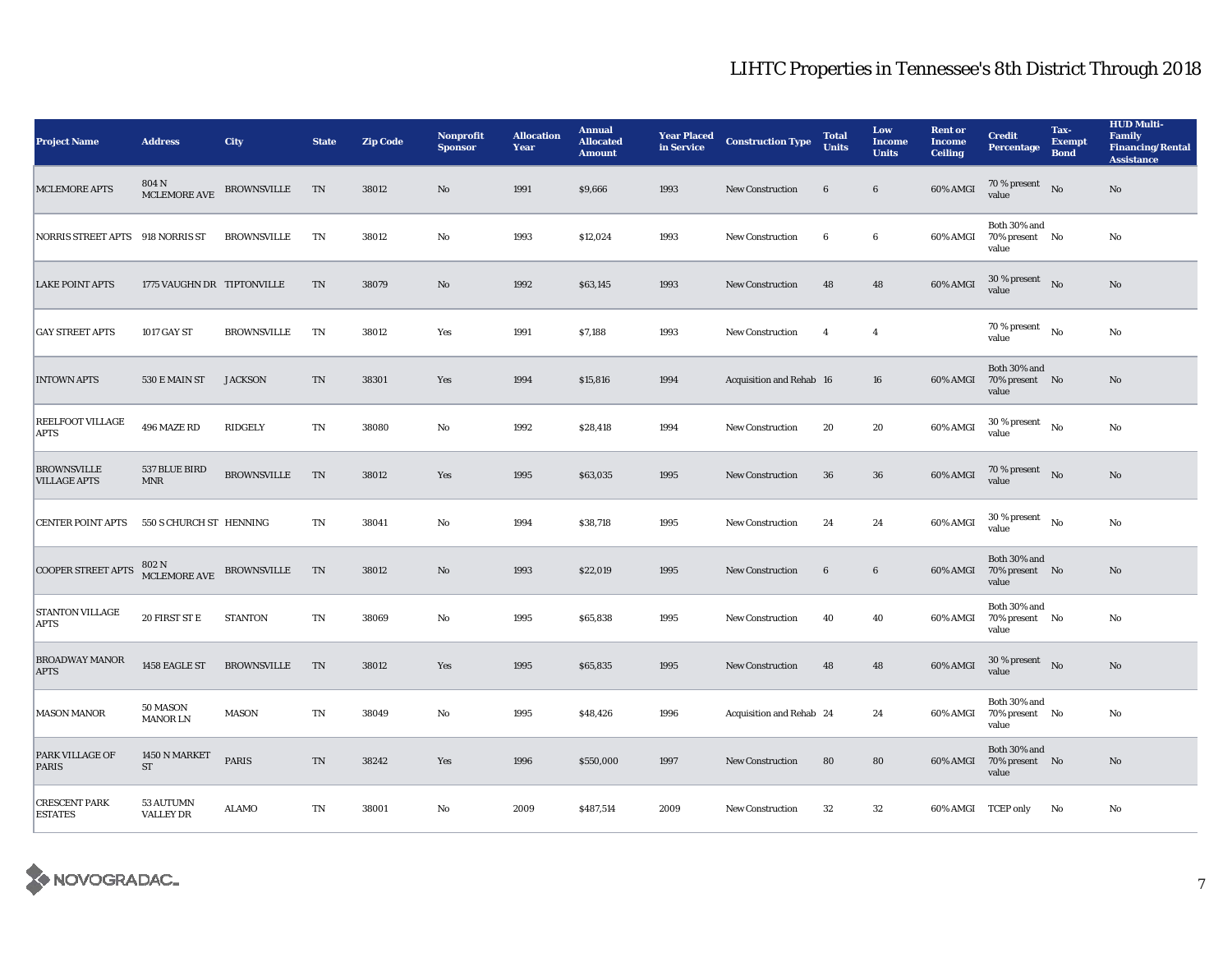| <b>Project Name</b>                   | <b>Address</b>                        | City               | <b>State</b> | <b>Zip Code</b> | <b>Nonprofit</b><br><b>Sponsor</b> | <b>Allocation</b><br>Year | <b>Annual</b><br><b>Allocated</b><br><b>Amount</b> | <b>Year Placed</b><br>in Service | <b>Construction Type</b>               | <b>Total</b><br><b>Units</b> | Low<br><b>Income</b><br><b>Units</b> | <b>Rent or</b><br><b>Income</b><br><b>Ceiling</b> | <b>Credit</b><br><b>Percentage</b>       | Tax-<br><b>Exempt</b><br><b>Bond</b> | <b>HUD Multi-</b><br><b>Family</b><br><b>Financing/Rental</b><br><b>Assistance</b> |
|---------------------------------------|---------------------------------------|--------------------|--------------|-----------------|------------------------------------|---------------------------|----------------------------------------------------|----------------------------------|----------------------------------------|------------------------------|--------------------------------------|---------------------------------------------------|------------------------------------------|--------------------------------------|------------------------------------------------------------------------------------|
| <b>MCMILLAN TOWERS</b>                | 212 S<br>FAIRGROUNDS ST JACKSON       |                    | <b>TN</b>    | 38301           | No                                 | 2009                      | \$507,368                                          | 2009                             | Both New Construction 124<br>and $A/R$ |                              | 124                                  | 60% AMGI                                          | Both 30% and<br>70% present Yes<br>value |                                      | No                                                                                 |
| MENDENHALL<br><b>HOUSING</b>          | 561 N<br>MENDENHALL<br>RD             | <b>MEMPHIS</b>     | <b>TN</b>    | 38117           | No                                 | 2007                      | \$210,506                                          | 2009                             | Acquisition and Rehab 75               |                              | 75                                   | 60% AMGI                                          | Both 30% and<br>70% present No<br>value  |                                      | No                                                                                 |
| <b>CENTENNIAL PASS</b>                | 100 MILLENNIUM JACKSON<br>DR          |                    | <b>TN</b>    | 38301           | No                                 | 2008                      | \$575,143                                          | 2010                             | <b>New Construction</b>                | 48                           | 48                                   | 60% AMGI                                          | $70\,\%$ present $$$ No $$$<br>value     |                                      | No                                                                                 |
| WILLIAMSBURG<br>LANDING               | 320 DUSTIN<br>LAIRD DR                | <b>MARTIN</b>      | TN           | 38237           | No                                 | 2008                      | \$4,300,000                                        | 2011                             | <b>New Construction</b>                | 44                           | 44                                   | 60% AMGI TCEP only                                |                                          | No                                   | No                                                                                 |
| <b>ROSSVILLE MANOR</b>                | 5185 HWY 57                           | <b>ROSSVILLE</b>   | TN           | 38066           | No                                 | 2010                      | \$188,805                                          | 2011                             | <b>New Construction</b>                | 36                           | 36                                   |                                                   | 60% AMGI TCEP only                       | No                                   | No                                                                                 |
| <b>HUNTER RIDGE APTS</b>              | 60 COTHAM DR                          | HUNTINGDON         | TN           |                 | No                                 | 2009                      | \$530,664                                          | 2011                             | <b>New Construction</b>                | 43                           | 43                                   | 60% AMGI                                          | $70\,\%$ present $$N\rm o$$<br>value     |                                      | No                                                                                 |
| <b>UNION CITY APTS</b>                | <b>2810 LYNN ST</b>                   | <b>UNION CITY</b>  | TN           | 38261           | No                                 | 2010                      | \$1,528,667                                        | 2011                             | Acquisition and Rehab 48               |                              | 48                                   | 60% AMGI TCEP only                                |                                          | No                                   | $\mathbf{N}\mathbf{o}$                                                             |
| <b>LAKE RIDGE APTS</b>                | 900 VAUGHN DR TIPTONVILLE             |                    | TN           | 38079           | No                                 | 1992                      | \$1,407,713                                        | 2011                             | Acquisition and Rehab 44               |                              | 44                                   | 60% AMGI TCEP only                                |                                          | No                                   | No                                                                                 |
| <b>LAKEVIEW</b><br><b>SUBDIVISION</b> | 198 LAKEVIEW<br>CIR                   | <b>BROWNSVILLE</b> | TN           | 38012           |                                    | 2011                      | \$1,100,000                                        | 2012                             | <b>New Construction</b>                | 60                           | 60                                   |                                                   | Not Indicated No                         |                                      | No                                                                                 |
| <b>WADDELL GARDENS</b>                | $3500$ OLD GIBSON $\,$ HUMBOLDT<br>RD |                    | TN           | 38343           |                                    | 2010                      | \$4,129,200                                        | 2013                             | New Construction                       | 48                           | 48                                   |                                                   | <b>TCEP</b> only                         | No                                   | No                                                                                 |
| <b>BROOKFIELD APTS</b>                | 522 HARRISON<br><b>LN</b>             | <b>PARIS</b>       | <b>TN</b>    | 38242           |                                    | Insufficient<br>Data      | \$233,907                                          | 2014                             | Acquisition and Rehab 50               |                              | $\bf{0}$                             | 60% AMGI                                          | Both 30% and<br>70% present No<br>value  |                                      | No                                                                                 |
| <b>HILLCOURT APTS</b>                 | 535 HILLCOURT<br>CIR                  | <b>HUNTINGDON</b>  | <b>TN</b>    | 38344           |                                    | Insufficient<br>Data      | ${\bf S0}$                                         | 2014                             | Acquisition and Rehab 39               |                              | $\bf{0}$                             | 60% AMGI                                          | Both 30% and<br>70% present No<br>value  |                                      | No                                                                                 |
| <b>REELFOOT</b><br><b>APARTMENTS</b>  | 1331 HILLSBORO<br><b>STREET</b>       | <b>UNION CITY</b>  | <b>TN</b>    | 38261           |                                    | 2014                      | \$322,194                                          | 2015                             | Acquisition and Rehab 48               |                              | 48                                   | 60% AMGI                                          | Both 30% and<br>70% present No<br>value  |                                      | No                                                                                 |
| <b>KINGFIELD NORTH</b>                | 8 KINGSFIELD<br><b>DRIVE</b>          | <b>JACKSON</b>     | TN           | 38301           |                                    | 2016                      | <b>SO</b>                                          | 2018                             | <b>New Construction</b>                | 40                           | 40                                   |                                                   | Not Indicated                            |                                      | No                                                                                 |